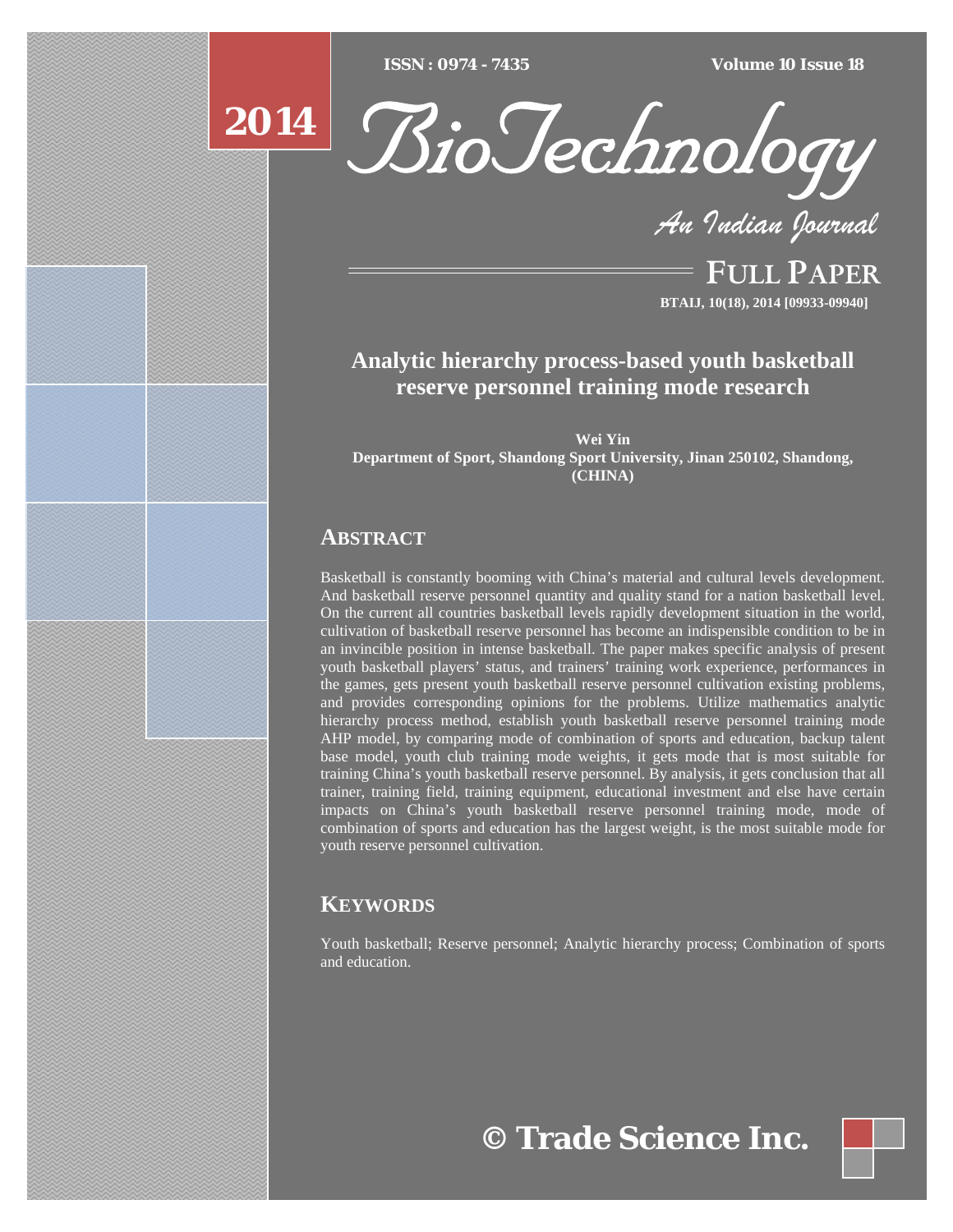#### **INTRODUCTION**

 With rapidly development of world basketball level, China's basketball level has also certain improvements, but from the perspective of recent years' men's basketball performances in Olympic Games and world championships, China's basketball level is still not going well. To let China's basketball to impact on world basketball power, we should focus on basketball reserve personnel training. By far, many scholars have researched on China's basketball reserve personnel cultivation.

 In 2013,Ma Guo-Ming in the article "Jihua City youth basketball reserve personnel training mode study", he researched on foreign basketball developed countries' reserve personnel training and meanwhile studied China's basketball reserve personnel training, by comparing, he found deficiency in China's basketball reserve personnel training aspect, and put forward valuable suggestions on future China's youth basketball reserve personnel training. In 2012,Niu Yun-Fei in the article "Analyze main factors affecting youth basketball players' training effects", by analyzing psychological factors, simulater, scientific physical quality training and other factors influences on youth basketball players' training effects, he got conclusions that upmost factor affected youth basketball players' training effects was psychological factor, trainers should lay emphasis on cultivating players' psychological factors. In 2008,Chai Jian-She ,Zhang Jian-Feng in the article "Research on youth basketball talents training and development mode of Chinese characteristics", he adopted multiple methods to study and analyze China's youth basketball talents training mode, analytic result indicated China's youth basketball talents training development mode had many problems, and put forward corresponding reform measures for them to make contributions to future youth basketball talents training and development.

 The paper makes comprehensive analysis of youth basketball reserve personnel training status, and puts forward corresponding improvement suggestions for youth reserve personnel training development. On this basis, it utilizes analytic hierarchy process method,establishes model regarding youth basketball reserve personnel training mode, by comparing weights, it gets conclusion that training mode of combination of sports and education is most suitable to China's youth basketball reserve personnel training.

#### **CHINESE YOUTH BASKETBALL RESERVE PERSONNEL TRAINING STATUS**

 Youth is the future of Chinese sports, and reserve personnel is an important guarantee to sports development, therefore, abundant level of youth basketball reserve personnel directly decides Chinese basketball development level. By far, Chinese youth basketball's reserve personnel training has become a concern of people.

#### **Athletes status**

 The foundation of youth basketball reserve personnel is athlete, and athlete is also an important part of a complete team composition. Therefore, the key factor that affects Chinese youth basketball reserve personnel level is the quality of athletes.

|                                | Height |       | Age  |       | <b>Training age</b> |       | The highest height |       |
|--------------------------------|--------|-------|------|-------|---------------------|-------|--------------------|-------|
| Type                           | Man    | Woman | Man  | Woman | Man                 | Woman | Man                | Woman |
| Youth basketball training base | 1.85   | 1.68  | 16.2 | 15.0  | 2.52                | 2.18  | 1.91               | 1.8   |
| Basketball experimental school | 1.87   | 1.73  | 15.9 | 14.9  | 2.61                | 2.32  | 1.96               | 1.83  |
| Amateur sports school          | 1.90   | 1.79  | 16.8 | 15.6  | 3.98                | 3.41  | 2.02               | 1.89  |
| Basketball school              | 1.90   | 1.78  | 15.1 | 14.8  | 2.17                | 1.71  | 1.99               | 1.85  |

#### **TABLE 1 : Chinese youth basketball reserve personnel basic information statistics table**

 By TABLE 1, we can see that Chinese youth basketball reserve personnel height relative looks good, male athlete highest height is 2.02 meters, female athlete highest height is 1.89 meter. Basketball reserve personnel is relative young, it is helpful for Chinese basketball development, but from the perspective of training age, Chinese youth basketball reserve personnel training age is averagely two to three years, thereupon, training age is shorter, which indicates Chinese youth reserve personnel starts late, and emphasis that lays on basketball reserve personnel is not enough. Chinese government should focus on youth reserve personnel training.

 Many reasons for youth entering into basketball team and becoming athletes, not all athletes join the basketball team because of fondness on basketball and would like to make contribution to homeland basketball. TABLE 2 is investigation on Chinese youth athletes' motivation.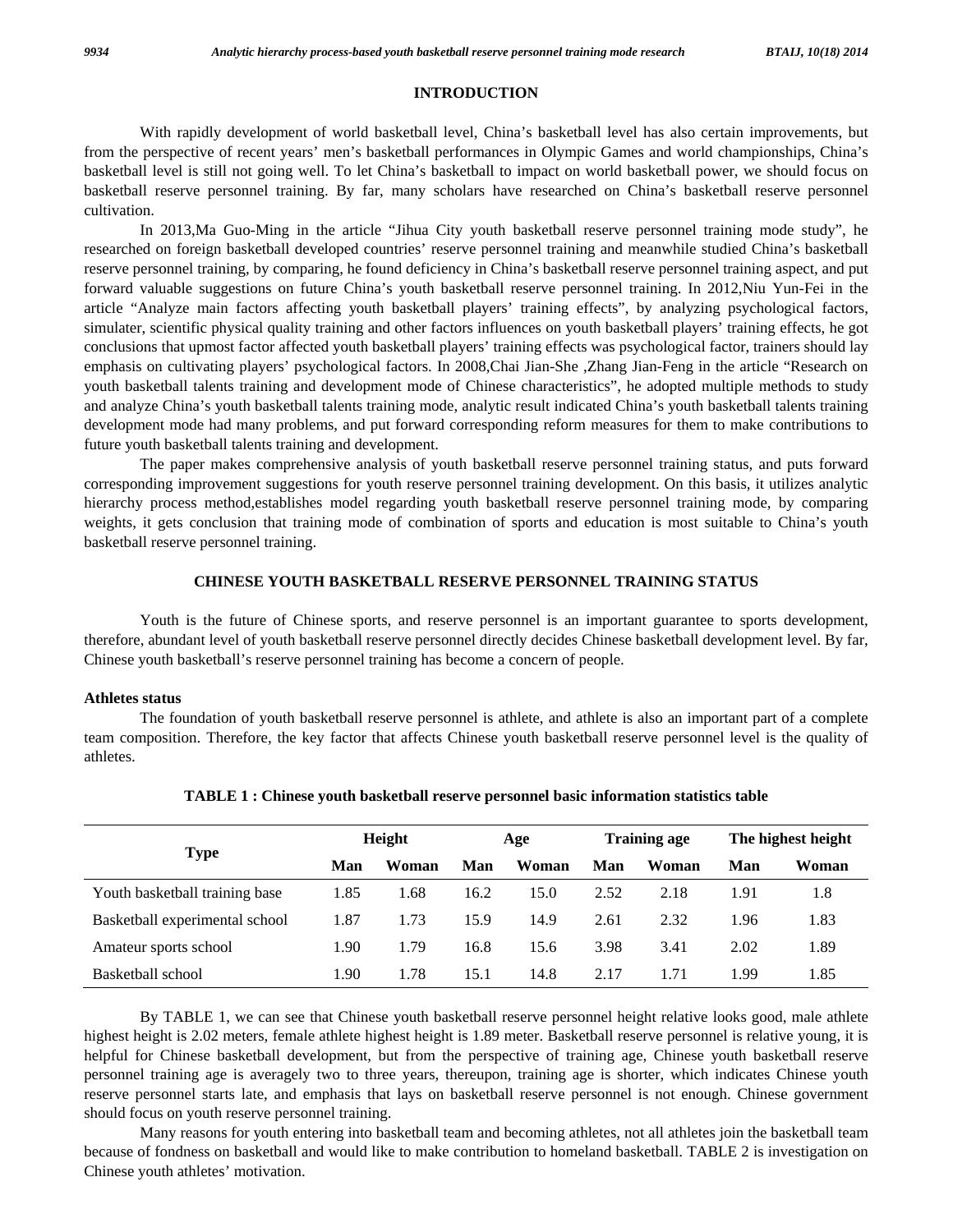| <b>Reason</b>              | <b>Case one</b> | Case two | <b>Case three</b> | <b>Syn-position</b> |
|----------------------------|-----------------|----------|-------------------|---------------------|
| Become high-level athletes | 16.2            | 14.6     | 20.4              | 4                   |
| Body building              | 3.1             | 5.2      | 10.2              | 5                   |
| University entrance exam   | 26.3            | 29.8     | 30.3              | 2                   |
| Win honor for school       | 31.8            | 26.7     | 28.1              |                     |
| Hobbies and interests      | 18.8            | 21.3     | 9.8               | 3                   |
| Win a scholarship          | 0.9             | 0.3      | 1.4               | 7                   |
| Family decision            | 1.4             | 1.4      | 0.5               | 6                   |
| Else                       | 0.5             | 0.5      | $\theta$          | 8                   |

**TABLE 2 : Athletes motivation investigation table** 

From TABLE 2, it is clear that athletes main motivations are winning honor for school, the university entrance exam, secondly are hobbies and interests,becoming high-level athletes, others in order are body building , family decision, winning a scholarship, else.

#### **Trainers' training work experience and performances analysis**

 Trainers are reserve personnel training guides. Trainers' training work experience, previous seasons can reflect trainers' experience is abundant or not. In the following, we analyze Chinese trainers' training work experiences and performances:

| Trainers' guided<br>years | Number of<br>people | Percentage% |
|---------------------------|---------------------|-------------|
| Below 20 years            | 3                   | 5           |
| Below 15 years            | 6                   | 25          |
| Below 10 years            | 11                  | 18          |
| Below 6 years             | 24                  | 40          |
| Below 3 years             | 16                  | 27          |

**TABLE 3 : Trainers guided years 60 person** 

|  |  | TABLE 4 : Trainers' guiding performance 60 person |
|--|--|---------------------------------------------------|
|--|--|---------------------------------------------------|

| <b>Best performance</b><br>guided teams' obtained | Number of<br>people | Percentage% |
|---------------------------------------------------|---------------------|-------------|
| A Nationwide game                                 | 12                  | 20          |
| a, Rank 1-3                                       | 5                   | 8           |
| b, Rank 4-6                                       | 7                   | 12          |
| B Provincial level game                           | 19                  | 32          |
| a, Rank 1-3                                       | 8                   | 13          |
| b, Rank 4-6                                       | 11                  | 18          |
| C City level game                                 | 29                  | 48          |
| a, Rank 1-3                                       | 17                  | 28          |
| b, Rank 4-6                                       | 12                  | 20          |

 According to TABLE 3 and TABLE 4 data, it is clear that trainers' guiding years as below six years are the most that account for 40%, while below 20years are the least that only account for 5%, from the perspective of trainers' guiding performance, top three in nationwide game account for 8%, top three in provincial level game account for 13%, top three in city level game account for 28%, thereupon,it analyzes that Chinese trainers' guiding years are shorter, obtained performances are most in provincial and city level games, Chinese basketball trainers are to be improved in the aspect of instructing experience.

#### **YOUTH BASKETBALL RESERVE PERSONNEL TRAINING MODE INFLUENTIAL ANALYTIC HIERARCHY PROCESS MODEL**

 Basketball reserve personnel training mode suffers numerous factors influences, such as trainers, training fields, training equipment, educational investment and else. The paper establishes analytic hierarchy process model to quantize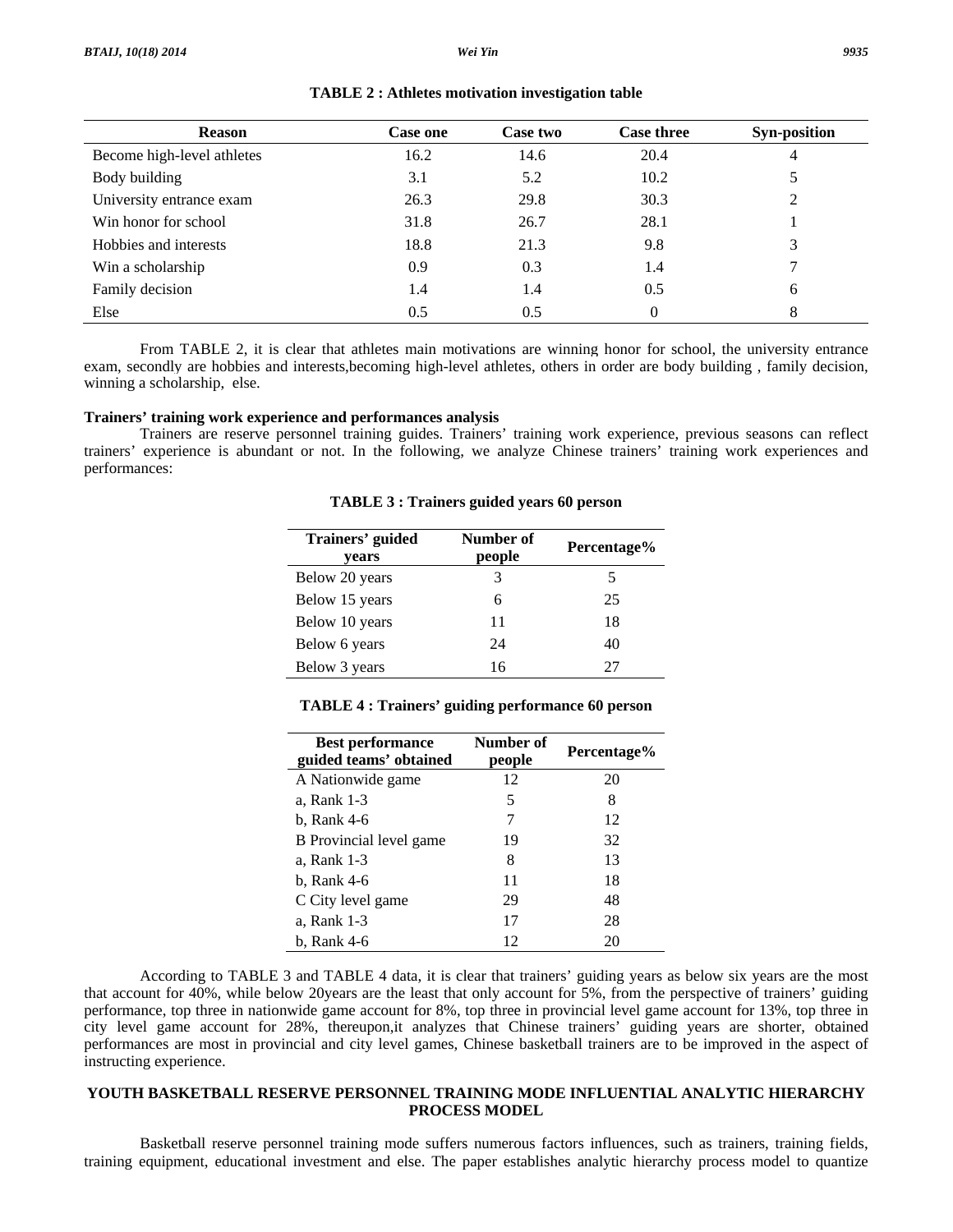basketball reserve personnel training mode orientation, by establishing target layer, criterion layer and scheme layer relationships, finally it gets most suitable Chinese youth basketball reserve personnel training mode in future.

#### **Model establishments**

 AHP is making classification of included factors according to problems requirements and attributes, generally it divides them into target layer, criterion layer and scheme layer, so that forms into a hierarchical structure, adopts paired mutual comparison way to the same layer each factor so that defines every layer weight with respect to previous layer target. By analyzing every layer, finally arrange each factor of target layer, criterion layer and scheme layer, the arrangement is ranking according to its importance relative total target. Its main features are reasonable combining qualitative and quantitative decision-making so that layering and quantify decision-making process, as Figure 1.

#### **Target layer**

Youth basketball reserve personnel training mode

#### **Criterion layer**

Scheme influence factors,  $C_1$  is trainer,  $C_2$  is training field,  $C_3$  is training equipment,  $C_4$  is educational investment

#### **Scheme layer**

 $A_1$  is training mode of combination of sports and education,  $A_2$  is backup talents base training mode,  $A_3$  is youth club training mode



**Figure 1 : Youth basketball reserve personnel training mode of hierarchical analysis** 

#### **Factor analysis**

#### **1) Trainer**

 Trainer plays a leading role in basketball reserve personnel training mode, is the key factor in training reserve personnel. Trainers' age structure, education background, job title structure, sports experience, instructing level and experiences and else, all of them affect Chinese youth basketball reserve personnel training mode.

#### **2) Training field**

 Training field is an indispensible space to organize youth basketball training. By far, as number of people that love Chinese youth basketball has increased, in case that basketball fields are limited, short supply occurs. In order to guarantee youth training, trainers will consider multiple training modes.

#### **3) Training equipment**

 Sound training equipment is the most basic material guarantee for athletes' training , games. If training equipment is simple and crude, it not only affects trainers' passing on techniques, but also affects athletes acquiring knowledge, and then further affects reserve personnel training mode.

#### **4) Educational investment**

 Educational investment is economic foundation and material guarantee for youth reserve personnel training mode, it directly affects basketball reserve personnel training mode development.

#### **Construct paired comparison matrix**

 Construct paired comparison matrix is making paired comparison of elements, uses matrix form to express every layer each element important degree to its previous layer element, here introduces operational researcher proposed 1~9 ratio scale TABLE 5.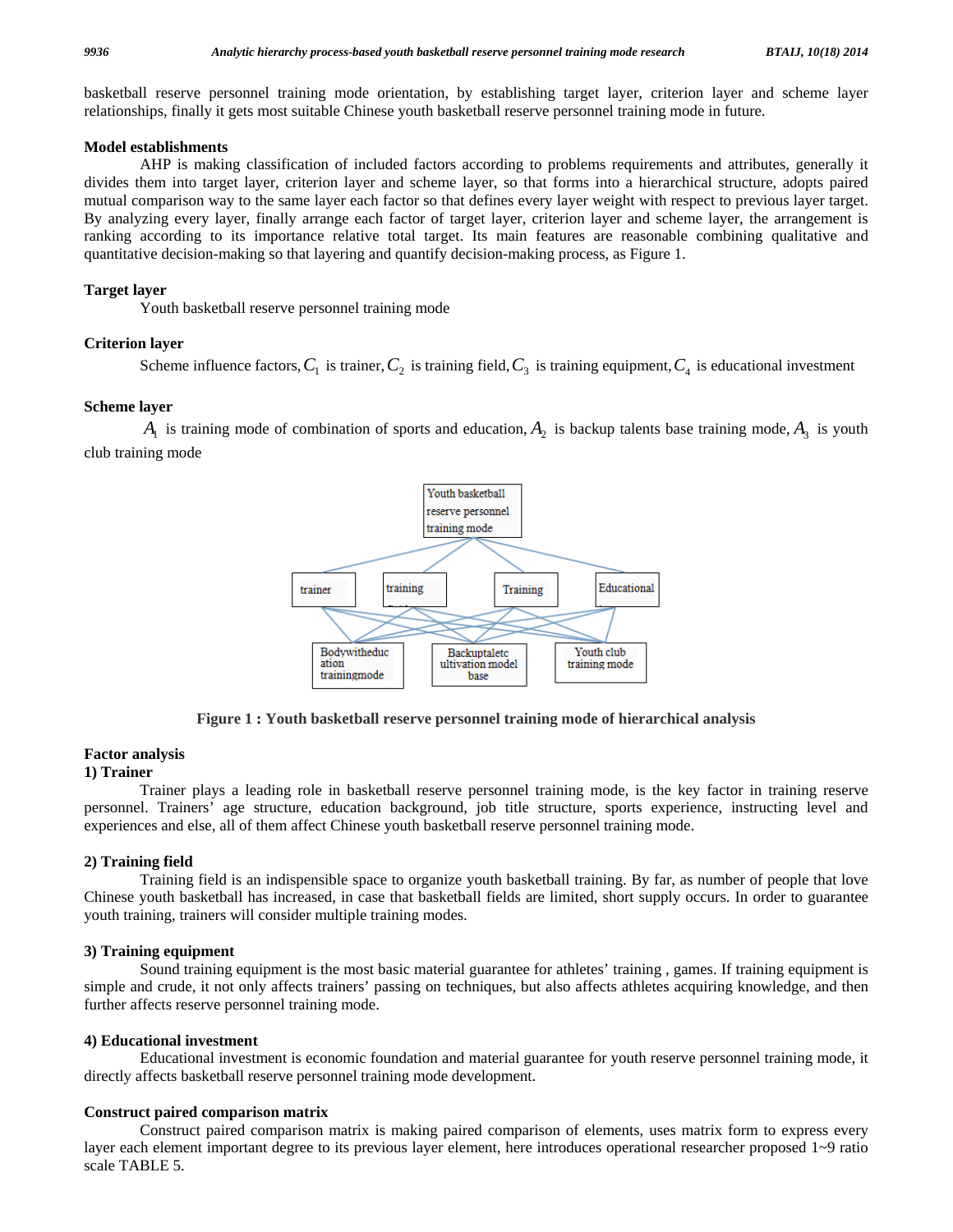| Scale $a_{ii}$       | <b>Description</b>                                                                                           |  |  |  |
|----------------------|--------------------------------------------------------------------------------------------------------------|--|--|--|
|                      | factor i and factor j have equal importance                                                                  |  |  |  |
| 3                    | factor i is slightly more important than factor j                                                            |  |  |  |
| 5                    | factor i is relative more important than factor j                                                            |  |  |  |
|                      | factor i is extremely more important than factor j                                                           |  |  |  |
| 9                    | factor i is absolute more important than factor j                                                            |  |  |  |
| 2,4,6,8              | Indicates middle state corresponding scale value of above judgments                                          |  |  |  |
| Reciprocal of above  | If indicator $i$ compares with indicator $j$ , relative importance use one numerical scale of above,         |  |  |  |
| each numerical value | then indicator $\dot{j}$ and indicator $\dot{i}$ relative importance uses above numerical values' reciprocal |  |  |  |
|                      | scale                                                                                                        |  |  |  |

|  |  |  |  | TABLE 5 : 1~9 Scale descriptions |
|--|--|--|--|----------------------------------|
|--|--|--|--|----------------------------------|

According to above scale TABLE, set judgment matrix to be *A*as:

$$
A = \begin{pmatrix} \frac{1}{2} & 2 & 4 & 3 \\ \frac{1}{2} & 1 & 3 & 3 \\ \frac{1}{4} & \frac{1}{3} & 1 & 1 \\ \frac{1}{3} & \frac{1}{3} & 1 & 1 \end{pmatrix}
$$

Obviously, *A* is positive reciprocal matrix.

#### **Calculate compared element relative weight with respect to the criterion Consistency matrix definition and attribute**

a. Consistency matrix definition: positive reciprocal matrix that meets  $a_{ij} * a_{jk} = a_{ik}, i, j = 1, 2, \dots, n$  is consistency matrix. Such as:

|     | $W_1$              | $W_1$              | $W_1$                 |
|-----|--------------------|--------------------|-----------------------|
|     | $W_1$              | $w_{2}$            | $W_n$                 |
|     | $\boldsymbol{w}_2$ | $W_2$              | $W_2$                 |
| $=$ | $W_1$              | $W_2$              | $W_n$                 |
|     |                    |                    |                       |
|     | $W_{n}$            | $\boldsymbol{w}_n$ | $W_n$                 |
|     | $W_1$              | $w_{2}$            | w<br>$\boldsymbol{n}$ |

 b. Consistency matrix attribute: matrix *A* order is 1, *A* unique nonzero feature root is *n* 。Matrix *A* any column vector is feature vector that corresponds to *n* . Matrix *A* normalization feature vector can be used as weight vector. However, in above constructed comparison matrix

 $\overline{\phantom{a}}$  $\overline{\phantom{a}}$  $\overline{\phantom{a}}$  $\overline{\phantom{a}}$  $\overline{\phantom{a}}$  $\overline{\phantom{a}}$ ⎟ ⎠ ⎞  $\mathsf I$  $\overline{\phantom{a}}$  $\mathsf I$  $\mathsf I$  $\mathsf I$  $\mathsf I$ ⎜ ⎝ ⎛ =  $\frac{1}{3}$  1 1 1 3 1  $\frac{1}{3}$  1 1 1 4 1  $\frac{1}{2}$  1 3 3 1 1 2 4 3 *A*

Because 
$$
a_{12} = \frac{C_1}{C_2} = 2
$$
,  $a_{13} = \frac{C_1}{C_3} = 4$ , it can get  $a_{23} = \frac{C_2}{C_3} = 2$ .

But actually  $a_{23} = 3$ . So A is not consistency matrix. In general, to inconsistent (but in permissible range) paired comparison matrix A, it suggests to use feature vector that corresponds to maximum feature root  $\lambda$  as weight vector.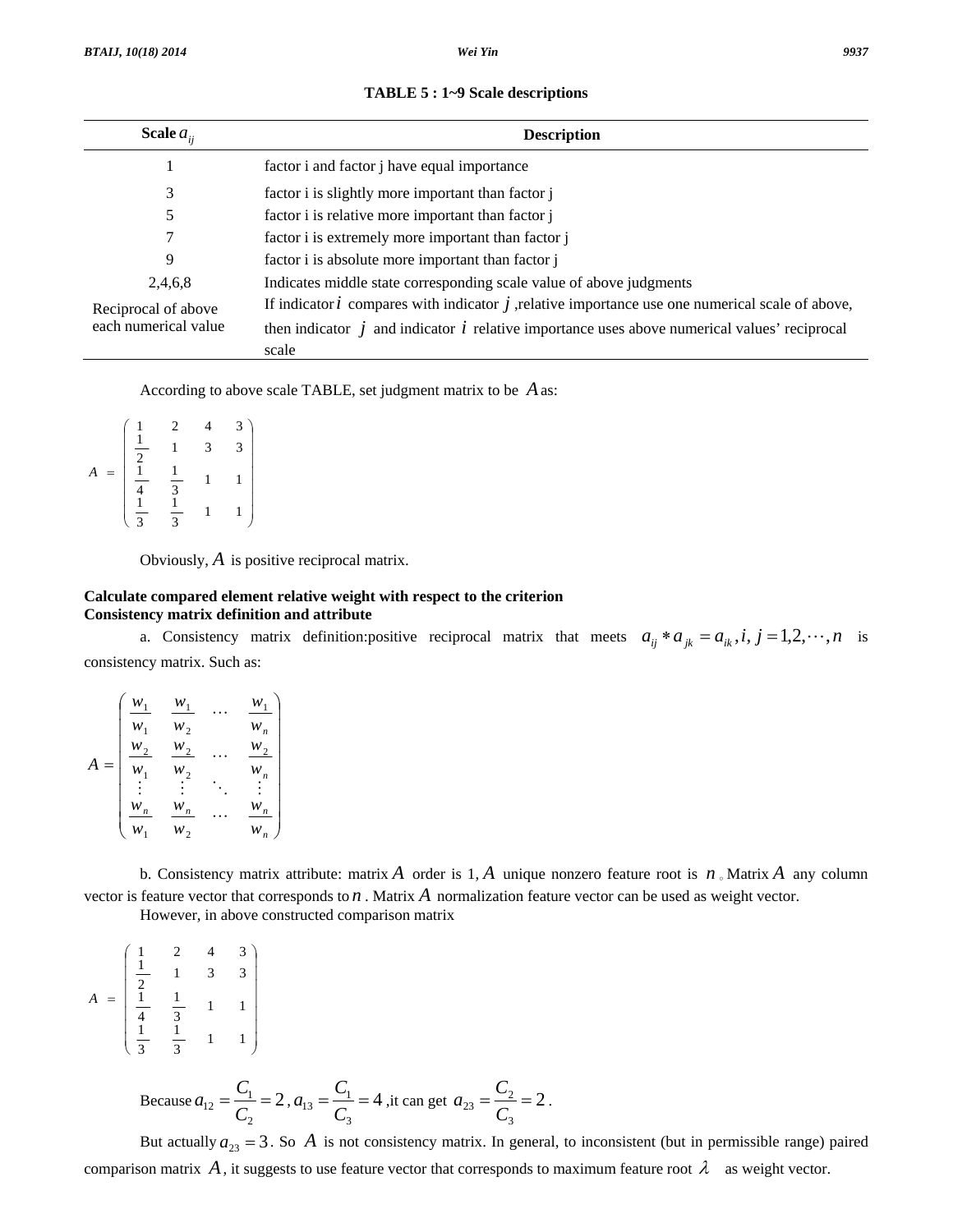#### **Consistency test**

Consistency indicator: 
$$
CI = \frac{\lambda_{\text{max}} - n}{n - 1}
$$

Among them,  $\lambda_{\text{max}}$  is maximum feature value of comparison matrix,n is comparison matrix order number. *n* Order positive reciprocal matrix maximum feature root  $\lambda \geq n$ , and when  $\lambda = n$ , it is consistency matrix.

*CI* value gets smaller,judgment matrix will get closer to fully consistency. On the contrary, judgment matrix deflect fully consistency will be bigger.

 Random consistency indicator :randomly generate multiple matrix, add every matrix consistency indicator and get average value, it gets *RI* ,as TABLE 6.

**TABLE 6 : Random consistency indicator** 

|  |  | n 1 2 3 4 5 6 7 8 9 10 11                           |  |  |  |  |
|--|--|-----------------------------------------------------|--|--|--|--|
|  |  | RI 0 0 0.58 0.90 1.12 1.24 1.32 1.41 1.45 1.49 1.51 |  |  |  |  |

Consistency ratio: if  $CR = \frac{C_I}{R} < 0.1$ *RI*  $CR = \frac{CI}{25} < 0.1$ , constructed paired comparison matrix *A* passes consistency test. By calculating, it can get paired comparison matrix *A* maximum feature value  $\lambda_{\text{max}} = 4.153$ ,  $RI = 0.79$ 

By consistency indicator  $CI = \frac{\lambda_{\text{max}}}{\lambda_{\text{max}}}$ 1  $CI = \frac{\lambda_{\text{max}} - n}{I}$  $=\frac{\lambda_{\text{max}}-n}{n-1}$ , input data it can calculate and get:

$$
CI = \frac{4.153 - 4}{4 - 1} = 0.051
$$

And by consistency ratio  $CR = \frac{C_I}{R} = \frac{0.051}{0.56} = 0.065 < 0.1$ 0.79  $\frac{CI}{C} = \frac{0.051}{0.05} = 0.065$ *RI*  $CR = \frac{CI}{R} = \frac{0.051}{0.78} = 0.065 < 0.1$ , so constructed paired comparison matrix *A* 

passes consistency test.

#### **Constructed all scheme layer judgment matrix with respect to different criterions are as TABLE 7-TABLE 10.**

| $C_{1}$        | $A_{1}$ | $A_{2}$ | $A_3$ |
|----------------|---------|---------|-------|
| $A_{1}$        |         |         | 1/3   |
| A <sub>2</sub> |         |         | 1/3   |
| $A_3$          |         |         |       |

**TABLE 7 : Criterion layer judgment matrix**  $B_1$ 

**TABLE 8 : Criterion layer judgment matrix**  $B_2$ 

| c <sub>2</sub> | A <sub>1</sub> | $A_{2}$       | $A_{3}$ |
|----------------|----------------|---------------|---------|
| $A_{1}$        |                | $\mathcal{D}$ |         |
| A <sub>2</sub> | 1/5            |               | 5       |
| $A_{3}$        | 1/5            | 1/5           |         |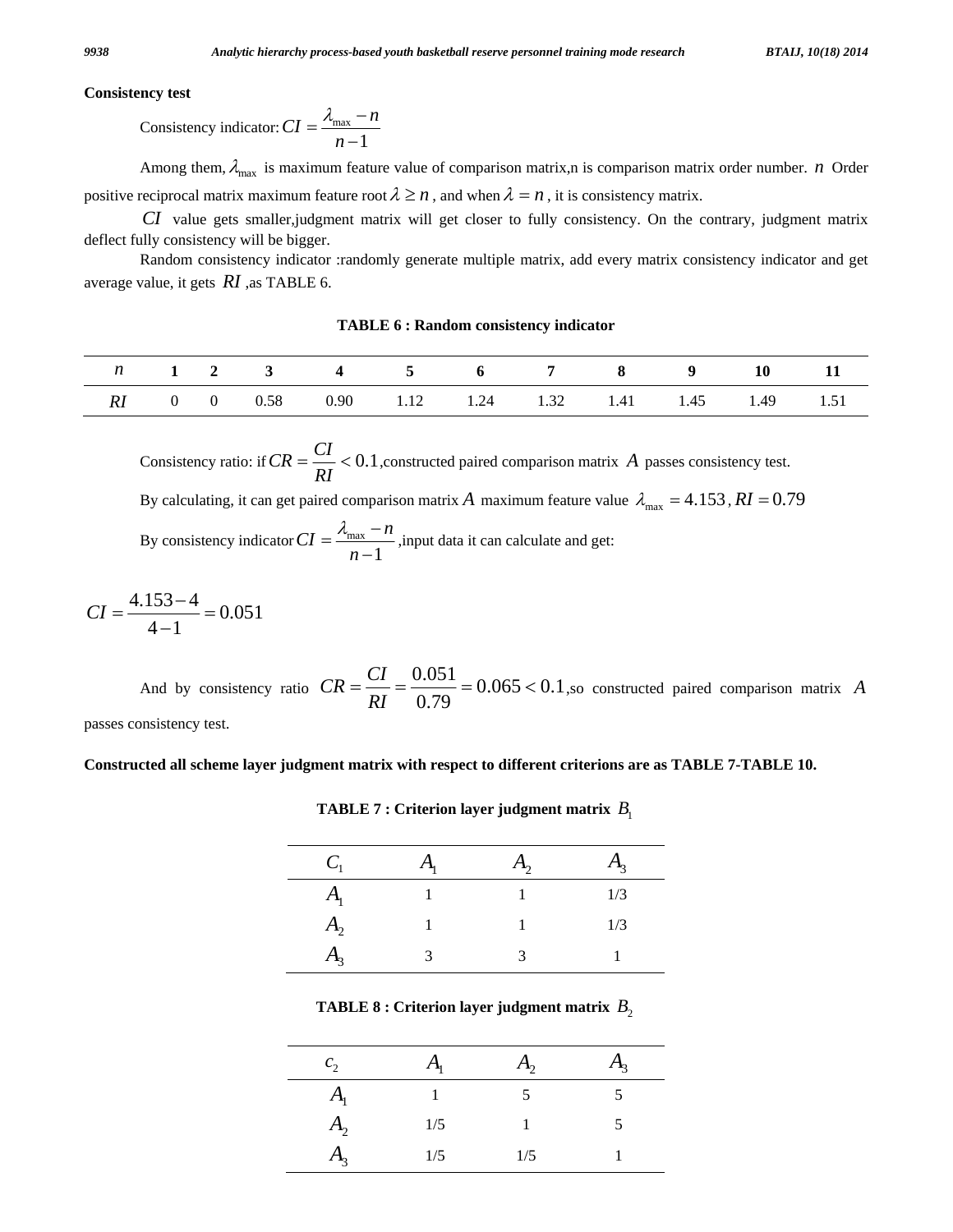| c <sub>3</sub> | $A_1$ | $A_2$ | $A_3$ |
|----------------|-------|-------|-------|
| $A_{1}$        |       |       |       |
| A <sub>2</sub> | 1/5   |       |       |
| A <sub>3</sub> | 1/8   | 1/5   |       |

**TABLE 9 : Criterion layer judgment matrix**  $B_3$ 

**TABLE 10 : Criterion layer judgment matrix** *B*<sup>4</sup>

| c <sub>4</sub> | $A_1$ | A <sub>2</sub> | $H_3$ |
|----------------|-------|----------------|-------|
| A <sub>1</sub> |       |                |       |
| A <sub>2</sub> | 1/5   |                |       |
| $A_3$          | 1/8   | 1/5            |       |

### **Calculate weight vector**

For paired comparison matrix:

⎟ ⎟ ⎟ ⎟ ⎟ ⎟ ⎟ ⎠ ⎞ ⎜ ⎜ ⎜ ⎜ ⎜ ⎜ ⎜ ⎝ ⎛ =  $\frac{1}{3}$  1 1 1 3 1  $\frac{1}{3}$  1 1 1 4 1  $\frac{1}{2}$  1 3 3  $\begin{array}{cccc} 1 & 2 & 4 & 3 \\ 1 & 1 & 2 & 3 \end{array}$ *A* ,

At first proceed with following processing:

According to the row sum The normalized 0 Column vec tor normalizat ion 0.172 0.172 0.568 0.711 0.683 0.683 2.265 2.799 0.275 0.061 0.165 0.165 0.275 0.061 0.165 0.165 0.275 0.321 0.84 0.84 0.829 0.962 0.521 0.521 = *W* ⎟ ⎟ ⎟ ⎟ ⎟ ⎠ ⎞ ⎜ ⎜ ⎜ ⎜ ⎜ ⎝ ⎛ ⎯⎯ → ⎯ ⎯⎯ ⎟ ⎟ ⎟ ⎟ ⎟ ⎠ ⎞ ⎜ ⎜ ⎜ ⎜ ⎜ ⎝ ⎛ ⎯⎯ → ⎯ ⎯ ⎯ ⎯⎯ ⎟ ⎟ ⎟ ⎟ ⎟ ⎠ ⎞ ⎜ ⎜ ⎜ ⎜ ⎜ ⎝ ⎛ ⎯⎯ → ⎯ ⎯ ⎯ ⎯ ⎯⎯

Then,by  $A \times W^0$  it further solves  $\lambda^0$ <sub>max</sub> = 4.241. Similarly, it can solve criterion layer judgment matrix maximum feature value and weight is as following:

$$
\lambda_{\max}^1 = 3.62, W_1 = \begin{pmatrix} 0.243 \\ 0.243 \\ 0.511 \end{pmatrix}; \lambda_{\max}^2 = 3.27, W_2 = \begin{pmatrix} 0.656 \\ 0.254 \\ 0.091 \end{pmatrix};
$$

$$
\lambda_{\max}^3 = 3.33, W_1 = \begin{pmatrix} 0.651 \\ 0.214 \\ 0.151 \end{pmatrix}; \lambda_{\max}^4 = 3.33, W_4 = \begin{pmatrix} 0.651 \\ 0.214 \\ 0.151 \end{pmatrix}
$$

And utilize above principles judgment, it gets that all pass consistency test.

### **Calculate combination weight vector**

By  $W^1 = (W_1, W_2, W_3, W_4)$ , and  $W = W^1 \times W^0$  it can calculate and get :